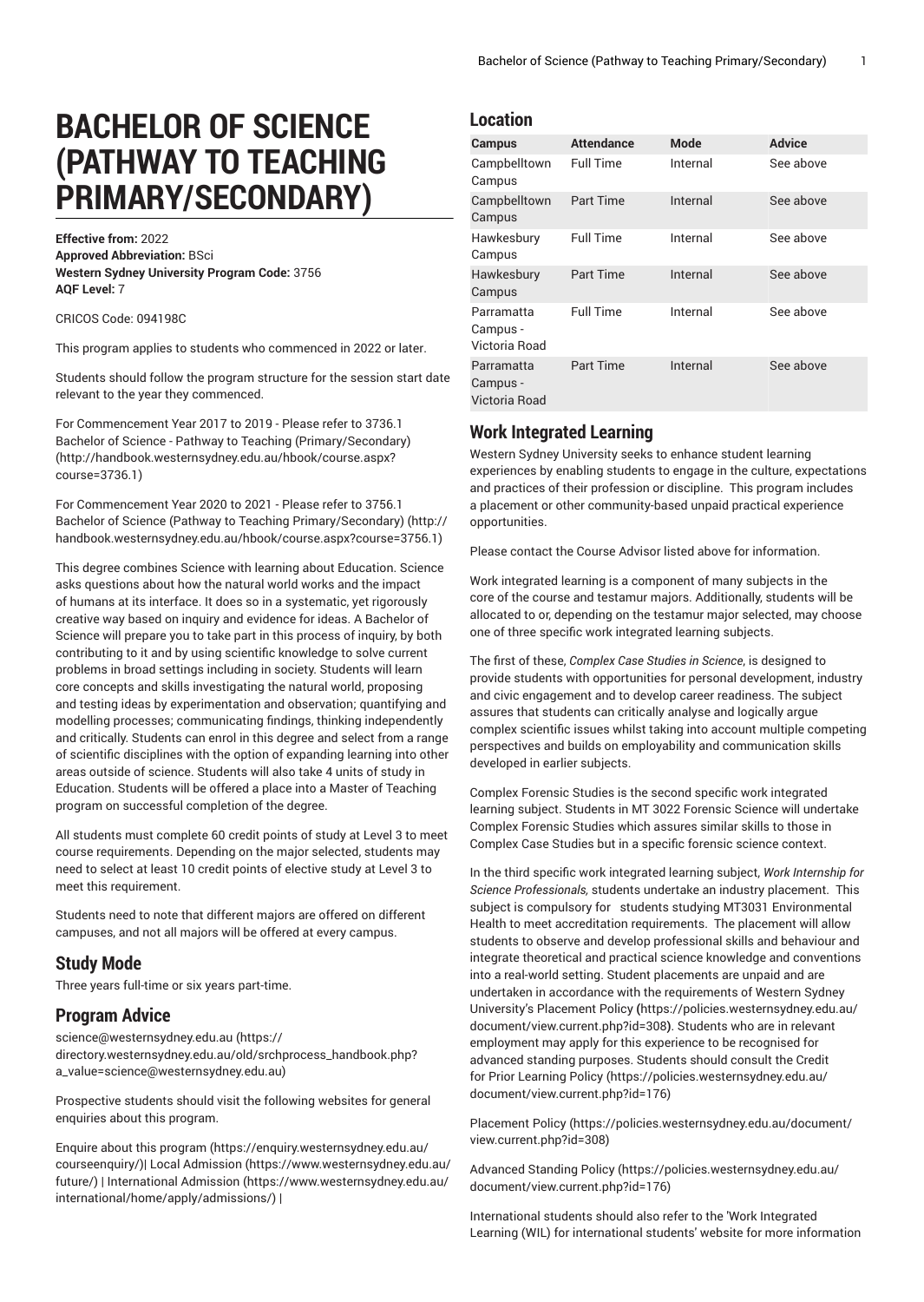and a link to the Commonwealth Register of Institutions and Courses for Overseas Students (CRICOS).

Work Integrated Learning (WIL) for [international](https://www.westernsydney.edu.au/currentstudents/current_students/services_and_facilities/international_student_support/working_in_australia/work_integrated_learning/) students [\(https://](https://www.westernsydney.edu.au/currentstudents/current_students/services_and_facilities/international_student_support/working_in_australia/work_integrated_learning/) [www.westernsydney.edu.au/currentstudents/current\\_students/](https://www.westernsydney.edu.au/currentstudents/current_students/services_and_facilities/international_student_support/working_in_australia/work_integrated_learning/) [services\\_and\\_facilities/international\\_student\\_support/](https://www.westernsydney.edu.au/currentstudents/current_students/services_and_facilities/international_student_support/working_in_australia/work_integrated_learning/) [working\\_in\\_australia/work\\_integrated\\_learning/\)](https://www.westernsydney.edu.au/currentstudents/current_students/services_and_facilities/international_student_support/working_in_australia/work_integrated_learning/)

### **Admission**

Assumed Knowledge: Students should have at least two unit English, and two unit science (any science) and two unit mathematics at year 12 equivalent.

Applications from Australian and New Zealand citizens and holders of permanent resident visas must be made via the Universities Admissions Centre (UAC). Use the links below to apply via UAC or Western Sydney University. Applications made directly to Western Sydney do not have an application fee.

Applicants who have undertaken studies overseas may have to provide proof of proficiency in English. Local and International applicants who are applying through the Universities Admissions Centre (UAC) will find details of minimum English proficiency requirements and acceptable proof on the UAC website. Local applicants applying directly to the University should also use the information provided on the UAC website.

<http://www.uac.edu.au/>

<https://westernsydney.uac.edu.au/ws/>

International applicants must apply directly to the University via the International Office. International students applying to the University through the International Office can find details of minimum English proficiency requirements and acceptable proof on their website.

[International Office \(https://www.westernsydney.edu.au/international/\)](https://www.westernsydney.edu.au/international/)

Overseas qualifications must be deemed by the Department of Education to be equivalent to Australian qualifications in order to be considered by UAC and Western Sydney University

## **Program Structure**

Qualification for this award requires the completion of 240 credit points which includes: 80 credit points of core subjects, 80 credit points taken as a Science major, 40 credit points taken as either the minor 0267 Secondary Teaching or the minor 0296 Primary Teaching and 40 credit points of elective subjects

Subjects are 10 credit points each unless otherwise indicated.

### **Core Subjects**

All students are required to complete the following two subjects:

| <b>Subject</b>             | Title                         | <b>Credit</b><br><b>Points</b> |
|----------------------------|-------------------------------|--------------------------------|
| <b>NATS 1019</b>           | Scientific Literacy           | 10                             |
| <b>CHEM 1008</b>           | <b>Introductory Chemistry</b> | 10                             |
| <b>Total Credit Points</b> |                               | 20                             |

Students are allocated core subjects from the following areas depending on the major chosen.

Students should consult the sequence of subjects identified for each major.

| <b>Subject</b>               | <b>Title</b>                               | <b>Credit</b><br><b>Points</b> |
|------------------------------|--------------------------------------------|--------------------------------|
| Select two of the following: |                                            | 20                             |
| <b>BIOS 1001</b>             | <b>Biodiversity</b>                        |                                |
| BIOS 1012                    | Cell Biology                               |                                |
|                              | CHEM 1012 Essential Chemistry              |                                |
| Select one of the following: |                                            |                                |
| <b>MATH 1026</b>             | <b>Quantitative Thinking</b>               |                                |
| <b>MATH 1014</b>             | Mathematics 1A                             |                                |
| MATH 1003                    | <b>Biometry</b>                            |                                |
| Select one of the following: |                                            |                                |
| <b>MATH 2001</b>             | <b>Advanced Calculus</b>                   |                                |
| <b>BIOS 2042</b>             | Biochemistry                               |                                |
| <b>NATS 2019</b>             | <b>Forensic and Environmental Analysis</b> |                                |
| <b>NATS 2042</b>             | Science Research Methods                   |                                |
| <b>CHEM 2001</b>             | <b>Analytical Chemistry</b>                |                                |
| <b>PUBH 2010</b>             | Epidemiology                               |                                |
| Select one of the following: |                                            |                                |
| <b>NATS 3044</b>             | Complex Case Studies in Science            |                                |
| <b>NATS 3045</b>             | Work Internship for Science Professionals  |                                |
| <b>NATS 3008</b>             | <b>Complex Forensic Studies</b>            |                                |
| Select one of the following: |                                            | 10                             |
| <b>NATS 3027</b>             | <b>Laboratory Quality Management</b>       |                                |
| <b>NATS 3015</b>             | <b>Field Project 1</b>                     |                                |
| <b>BIOS 3012</b>             | <b>Conservation Biology</b>                |                                |
| <b>NATS 3040</b>             | <b>Topics in Medical Science</b>           |                                |

### **Minor Education Studies**

Students must complete either the minor 0267 Secondary Teaching or the minor 0296 Primary Teaching.

[Education](https://hbook.westernsydney.edu.au/majors-minors/education-studies--primary-teaching-minor/) Studies – Primary Teaching, Minor [\(https://](https://hbook.westernsydney.edu.au/majors-minors/education-studies--primary-teaching-minor/) [hbook.westernsydney.edu.au/majors-minors/education-studies-](https://hbook.westernsydney.edu.au/majors-minors/education-studies--primary-teaching-minor/) [primary-teaching-minor/](https://hbook.westernsydney.edu.au/majors-minors/education-studies--primary-teaching-minor/)) Education Studies - [Secondary](https://hbook.westernsydney.edu.au/majors-minors/education-studies-secondary-teaching-minor/) Teaching, Minor ([https://](https://hbook.westernsydney.edu.au/majors-minors/education-studies-secondary-teaching-minor/)

[hbook.westernsydney.edu.au/majors-minors/education-studies](https://hbook.westernsydney.edu.au/majors-minors/education-studies-secondary-teaching-minor/)[secondary-teaching-minor/](https://hbook.westernsydney.edu.au/majors-minors/education-studies-secondary-teaching-minor/))

### **Majors**

Students are required to complete eight major subjects from one of the following majors.

Agrifood, [Testamur](https://hbook.westernsydney.edu.au/majors-minors/agrifood-ug-testamur-major/) Major [\(https://hbook.westernsydney.edu.au/](https://hbook.westernsydney.edu.au/majors-minors/agrifood-ug-testamur-major/) [majors-minors/agrifood-ug-testamur-major/\)](https://hbook.westernsydney.edu.au/majors-minors/agrifood-ug-testamur-major/) Animal Science, [Testamur](https://hbook.westernsydney.edu.au/majors-minors/animal-science-ug-testamur-major/) Major ([https://](https://hbook.westernsydney.edu.au/majors-minors/animal-science-ug-testamur-major/)

[hbook.westernsydney.edu.au/majors-minors/animal-science-ug](https://hbook.westernsydney.edu.au/majors-minors/animal-science-ug-testamur-major/)[testamur-major/](https://hbook.westernsydney.edu.au/majors-minors/animal-science-ug-testamur-major/))

Applied Physics, [Testamur](https://hbook.westernsydney.edu.au/majors-minors/applied-physics-ug-testamur-major/) Major ([https://](https://hbook.westernsydney.edu.au/majors-minors/applied-physics-ug-testamur-major/)

[hbook.westernsydney.edu.au/majors-minors/applied-physics-ug](https://hbook.westernsydney.edu.au/majors-minors/applied-physics-ug-testamur-major/)[testamur-major/](https://hbook.westernsydney.edu.au/majors-minors/applied-physics-ug-testamur-major/))

Biology, [Testamur](https://hbook.westernsydney.edu.au/majors-minors/biology-ug-testamur-major/) Major [\(https://hbook.westernsydney.edu.au/majors](https://hbook.westernsydney.edu.au/majors-minors/biology-ug-testamur-major/)[minors/biology-ug-testamur-major/](https://hbook.westernsydney.edu.au/majors-minors/biology-ug-testamur-major/))

[Chemistry,](https://hbook.westernsydney.edu.au/majors-minors/chemistry-ug-testamur-major/) Testamur Major [\(https://hbook.westernsydney.edu.au/](https://hbook.westernsydney.edu.au/majors-minors/chemistry-ug-testamur-major/) [majors-minors/chemistry-ug-testamur-major/\)](https://hbook.westernsydney.edu.au/majors-minors/chemistry-ug-testamur-major/)

Forensic Science, [Testamur](https://hbook.westernsydney.edu.au/majors-minors/forensic-science-ug-testamur-major/) Major ([https://](https://hbook.westernsydney.edu.au/majors-minors/forensic-science-ug-testamur-major/)

[hbook.westernsydney.edu.au/majors-minors/forensic-science-ug](https://hbook.westernsydney.edu.au/majors-minors/forensic-science-ug-testamur-major/)[testamur-major/](https://hbook.westernsydney.edu.au/majors-minors/forensic-science-ug-testamur-major/))

[Innovative](https://hbook.westernsydney.edu.au/majors-minors/innovative-foods-ug-testamur-major/) Foods, Testamur Major ([https://](https://hbook.westernsydney.edu.au/majors-minors/innovative-foods-ug-testamur-major/)

[hbook.westernsydney.edu.au/majors-minors/innovative-foods-ug](https://hbook.westernsydney.edu.au/majors-minors/innovative-foods-ug-testamur-major/)[testamur-major/](https://hbook.westernsydney.edu.au/majors-minors/innovative-foods-ug-testamur-major/))